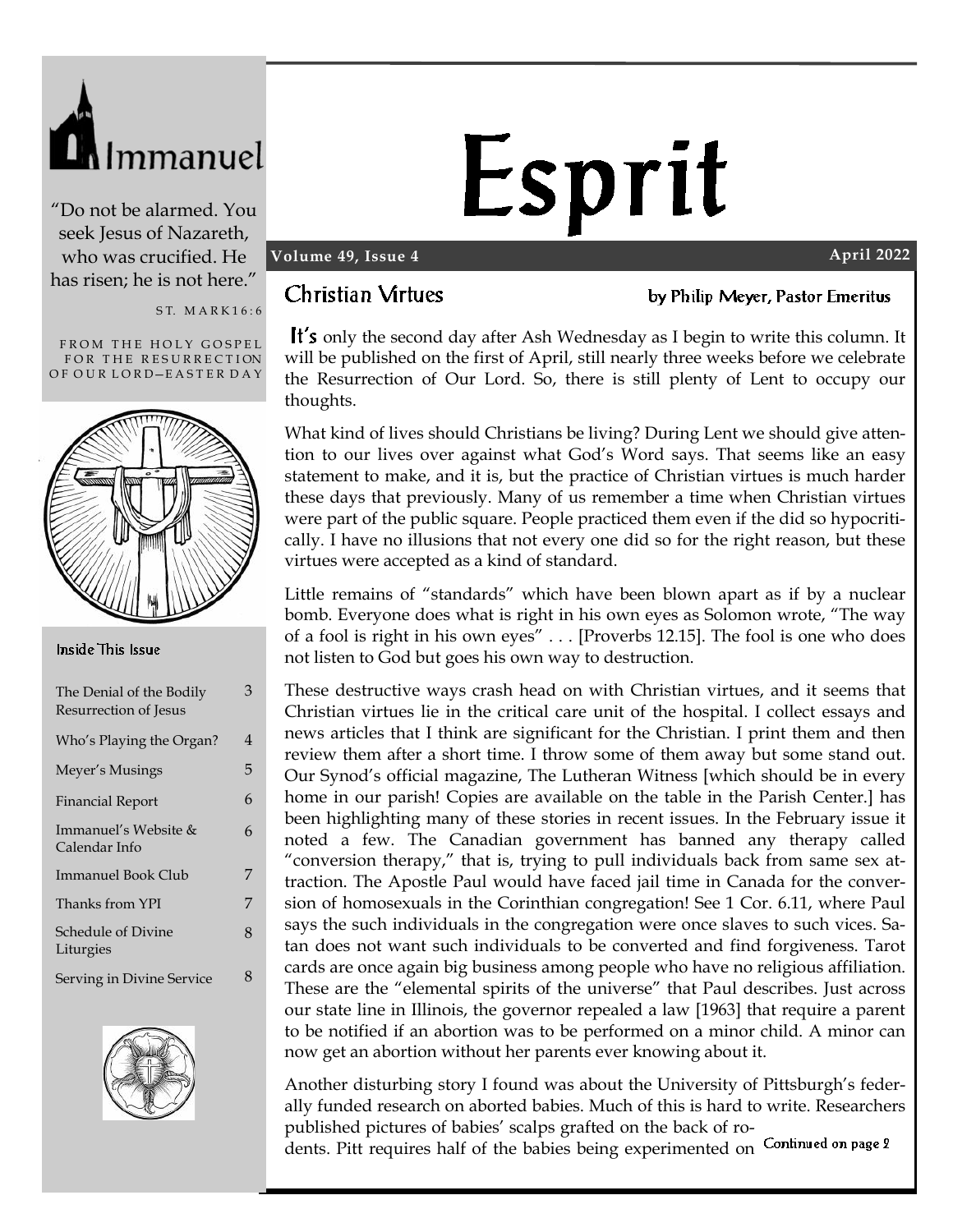#### **Page 2 Esprit**

#### Immanuel Evangelical Lutheran Church

IELCTH.org

ielcth @ielcth @ielc\_th

645 Poplar Street Terre Haute, IN 47807-4203

Phone: 812.232.4972 Fax: 812.234.3935

**Rev. Jacob R. Sutton**, *Pastor* pastor@ielcth.org

> **Philip G. Meyer,** *Pastor Emeritus*

**Paul D. Norris,** *Vicar* vicar@ielcth.org

**Stacy Gibbens***, Administrative Assistant* stacy.gibbens@ielcth.org

Esprit is the informational and educational newsletter of Immanuel Evangelical Lutheran Church.

*Esprit de corps* indicates a sense of union and of common interests and responsibilities, as developed among a group. Our community of Immanuel is centered in the Lord Jesus Christ as He comes to us in the Holy Scriptures and the Sacraments.

Immanuel Evangelical Lutheran Church is an historic and centrally located parish—called, gathered, and strengthened by Christ's Word and Sacraments confessional in doctrine, evangelical in orientation, orthodox in liturgy, cosmopolitan in membership; serving the Terre Haute community and the students of Indiana State University and Rose -Hulman Institute of Technology, and reaching out to the nations since 1858 as a parish of the Lutheran Church—Missouri Synod.

#### Continued from page 1

to be minorities. Babies have organs harvested while still alive. All of this is funded by the National Institutes of Allergy and Infectious Diseases, a group run by Dr. Anthony Fauci. Heard of him? One hundred members of Congress have asked for information about this, but very little, if anything, is reported. Pitt stonewalls any questions.

Persecution continues in our world. I mentioned Canada above. In Finland, two confessional Lutherans, Bishop Juhana Pohjola and Dr. Päivi Räsänen, a medical doctor, have been on trial for speaking the biblical truth that God created male and female. The trial began 24 January and resumed on 14 February. If convicted they could be imprisoned for speaking the truth. Christianity is being called a "hate crime."It is happening more and more. Europe and Australia lead the way with Canada close behind. How soon will it be true of us?

Swiss inventor Philip Nitschke announced that he had invented a "suicide pod" that allows individuals to take their own lives by slowly replacing the oxygen with nitrogen inside the pod. Slow suffocation is what happens. It is aimed at disabled and elderly people. All is aimed at ending life prematurely. In an even stranger story German euthanasia clinics have required COVID vaccinations for patients who want assisted suicide!

The list goes on until our heads swim. How does one practice Christian virtues in the midst of an hostile culture? Many of the Epistle readings on the Sundays in Lent focus on Christian virtues and living. We are directed back to the Word of God. We are to listen to God and not to the voices of those who hate Him. We are to learn wisdom from the Scriptures so that we can discern the spirits as the Apostle John writes, "Beloved, do not believe every spirit, but test the spirits, whether they are of God; because many false prophets have gone out into the world." [1 John 4.4]

This means that you need to be in the Word! The Word is the Holy Spirit's sword. It is his armor that protects you. If you have not been in Bible class, if you have not brought your children to Sunday school, then now is high time you did it! Do not leave your children defenseless in this world! Do not just hope for the best! Bring them to the place where they hear God's Word, where they are taught Christian virtues. You need this, too! Laziness is no excuse. God won't think highly of excuses. If you are going to "test the spirits" you will have to have knowledge. That takes some effort.

Effort is what Lent calls for. Getting out of a rut is hard. Combatting bad habits is hard, but God promises grace and every blessing for those who listen to him. **⊮**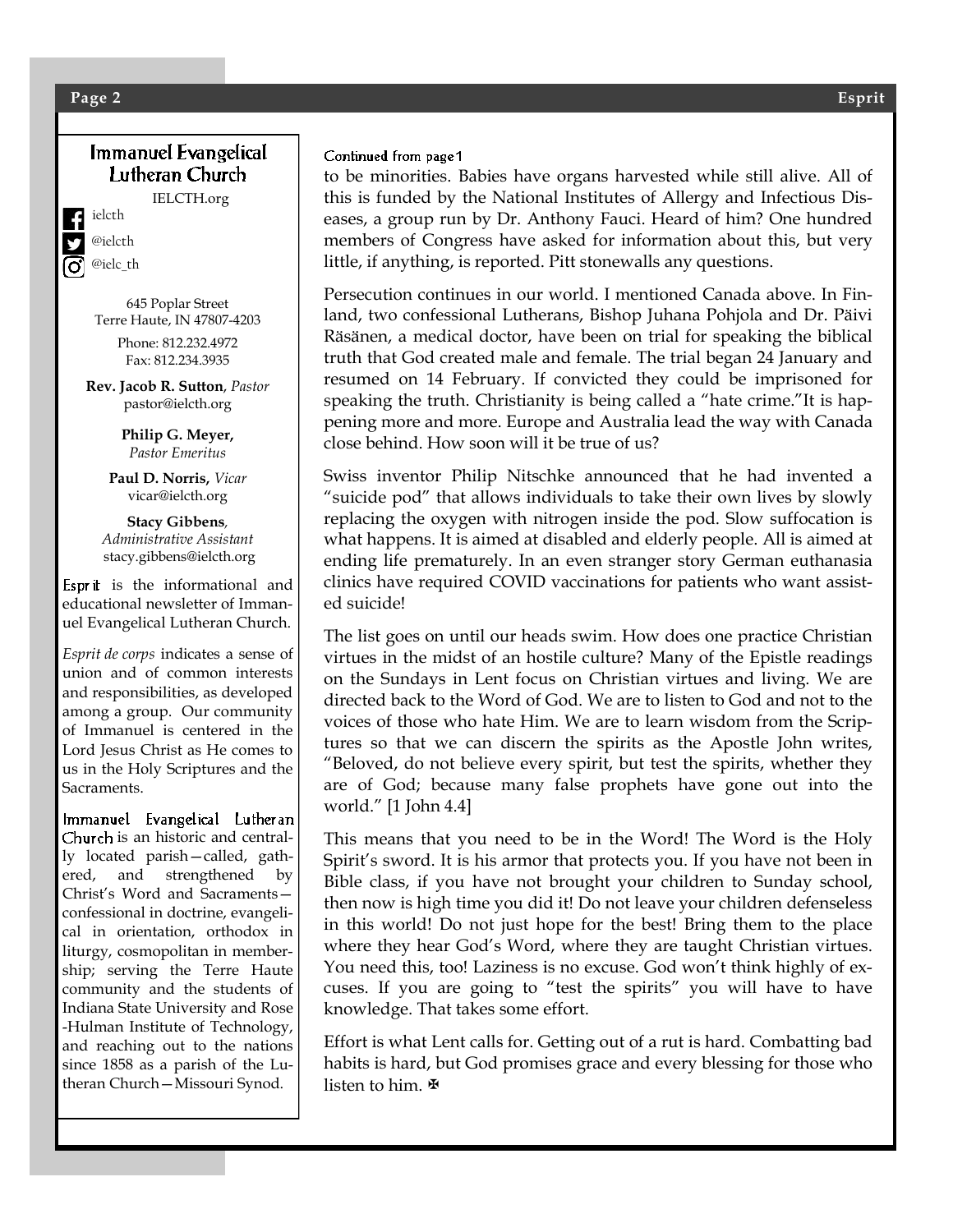#### The Denial of the Bodily Resurrection of Jesus by Vicar Norris

**Today** many in the world doubt the bodily resurrection of Jesus. This is not a new assertion and it was first alleged in the New Testament. Luke 20 tells us about a group of Sadducees, specifically, "those who deny there is a resurrection" and they came to question Jesus. The notion of resurrection was an integral part of Old Testament teaching, Even Job says, "And after my skin has been thus destroyed, yet in my flesh, I shall see God" (Job 19:26). Later in the apostles preaching they would disturb the Sadducees again by preaching the resurrection (Act 4:2).

In our modern world science says that resurrection is not scientific or intellectual. Using scientific observation, mankind observes that all things die, and after death, the body decays and returns to its "natural" state. The world concludes that death and decay is a "natural" process, that is physical reality, to which resurrection is not possible and unnatural. This conclusion is inevitable in the modern era with the rise of Darwinism and Atheism which removes the creative force of God from the world. This is the denial of the original state of mankind which is without death. Atheism and science have reversed what is natural and unnatural, as it is death which is truly unnatural.

A more common tactic by modern skeptics is to demythologize the scriptures and thereby describe them as symbolic alone and make them a fairytale. This has the end goal of changing the scriptures from a historical narrative in which God reveals his salvific love for mankind in his Son and instead lets the reader morally interpret the scriptures to say whatever they may want them to say.

The first accusation that was thrown at the early Church is that the body of Jesus had been stolen from the tomb. (Matt 27:63-66) Jesus' opponents alleged that someone, namely the disciples and followers of Jesus, would have stolen the body to claim that Jesus had risen from the dead. At the request of the Jewish leaders the Romans would not allow this, and they would guard the tomb with their lives. They had sealed the tomb and were there to protect it against theft. The Roman guards would have been put to death if they had failed in their duty of guarding the tomb, thus their vigilance in this task cannot be questioned.

The likelihood of the timid and scared Galilean disciples stealing the body of Jesus out from under the noses of a guard of highly disciplined and skilled Roman soldiers while they all slept is preposterous. In trying to prevent the resurrection the Romans and the religious leaders gave more credibility to the claim of the bodily resurrection of Jesus. According to Matthew 28:11-14, some of the soldiers were witnesses to the events of the resurrection. We do not know of the consequence of these soldiers' failure to keep Jesus in the tomb. However, verse 14 says that the Jewish religious leaders would provide cover for them.

The notion that the disciples had stolen the body is even more improbable because after the arrest of Jesus the disciples fled the scene. They would not have been able to steal the body because they were scared, scattered (Mark 14:50, Matt 26:56), and huddled together in hidden rooms. (John 20:19). Two had even left town and were on their way to Emmaus when the bodily resurrected Jesus appeared to them. The disciples at this point were dejected, scared, and scattered, and were in no way organized to affect the theft of the body of Jesus.

What motivation did the disciples have to steal the body of Jesus? By proclaiming Christ had risen, they subjected Continued on page 4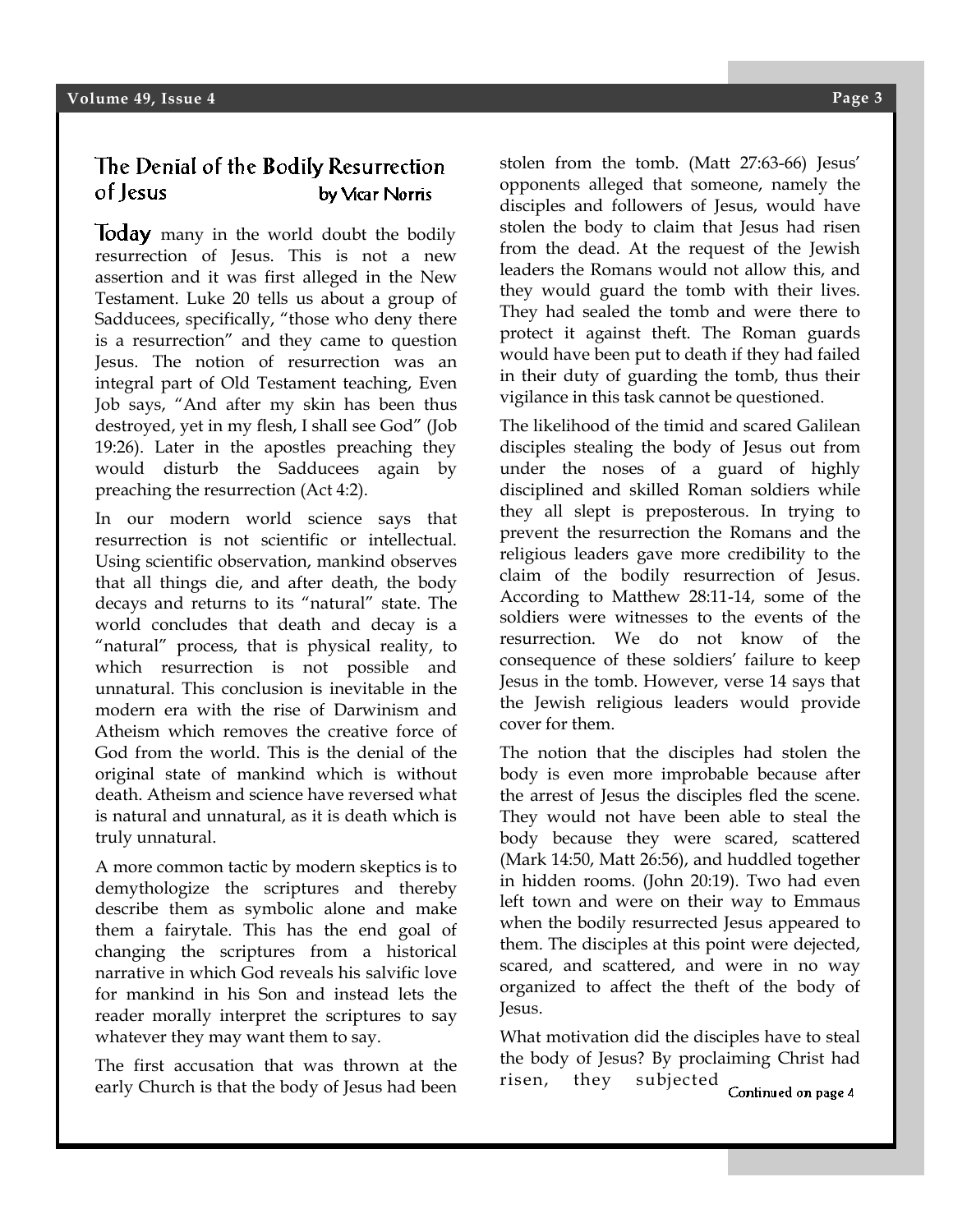#### Continued from page 3

themselves to beatings and jail. They eventually were martyred for their testimony. If they had stolen the body, they would have been liars as well as thieves. They would not only have lied for the cause, but they would also have died for their lie. What advantage would there have been for doing this? There was nothing to be gained for lying about Jesus. Their Lord's body had received a proper burial. They had nothing to gain and everything to lose by stealing His body. Jesus was buried by his disciples who were not expecting him to rise again in the tomb of a rich man.

#### **Conclusion**

The bodily resurrection of Jesus did happen. St. Luke proclaimed that after Jesus was crucified and buried in the tomb, he showed himself alive in the body "by many infallible proofs" (Acts 1:3). The world will continue to question scripture and offer explanations that require more belief than God raising Jesus from the tomb. It is difficult for the world to be open-minded because Christ's

Resurrection is a miracle that demonstrates Jesus is the Son of God and is the Lord (Phil 2:10-11). This is a truth that is contrary to the atheistic worldview, which rejects miracles and the supernatural. Perhaps 1 Corinthians 15 gives the believer the clearest disposition on the resurrection. Paul builds his argument (1 Cor 15:1-11) on the bodily resurrection of Christ on the witness of many people including a crowd of 500. Paul continues with the assurances of Jesus' resurrection for us (1 Cor 15:12-34). He continues (1Cor 15:35-49) on the nature of the resurrected body. In the last section (1 Cor 15:50-57) he assures us of the declaration of victory in the resurrection. No matter how many objections unbelievers raise, Christians can be confident there are no contradictions in the Word of God and that Jesus' body was physically resurrected just as the scriptures tell us.

"He presented himself alive to them after his suffering by many proofs, appearing to them during forty days and speaking about the kingdom of God". Acts 1:3  $\Phi$ 

#### Who's playing the organ?

By Kr is Wineinger Deacon of Worship Support

We have partnered with a company called Church Music Solutions until the organist vacancy can be filled. The company is owned and operated by LCMS Lutherans that know and understand our services well. What makes this program unique is that it's not a recording, it's actually playing our organ! We simply email the company the order of our service and hymns, an organist plays our selections which are coded through the iPad, and the music is sent to us to be played through our organ. Immanuel has always been a singing congregation and sings well! With this program we will continue to use our organ in every service. An added benefit is there is no contract, so we can use the program anytime we need it, and we will never be without the organ playing. The cost to use the program is only \$45 per service or roughly \$3000 for the entire church calendar.

We are now in need of adult volunteers to help run the program. Volunteers should be communicant members of Immanuel, age 18 or older. For each service, we will need someone to sit in the choir loft and operate the iPad. If you are interested in volunteering, please email me, or call the church office to sign up. There will also be a sign-up sheet posted outside of the office. Volunteers will receive a brief training before their scheduled service. We will create a schedule and have several weeks scheduled in advance.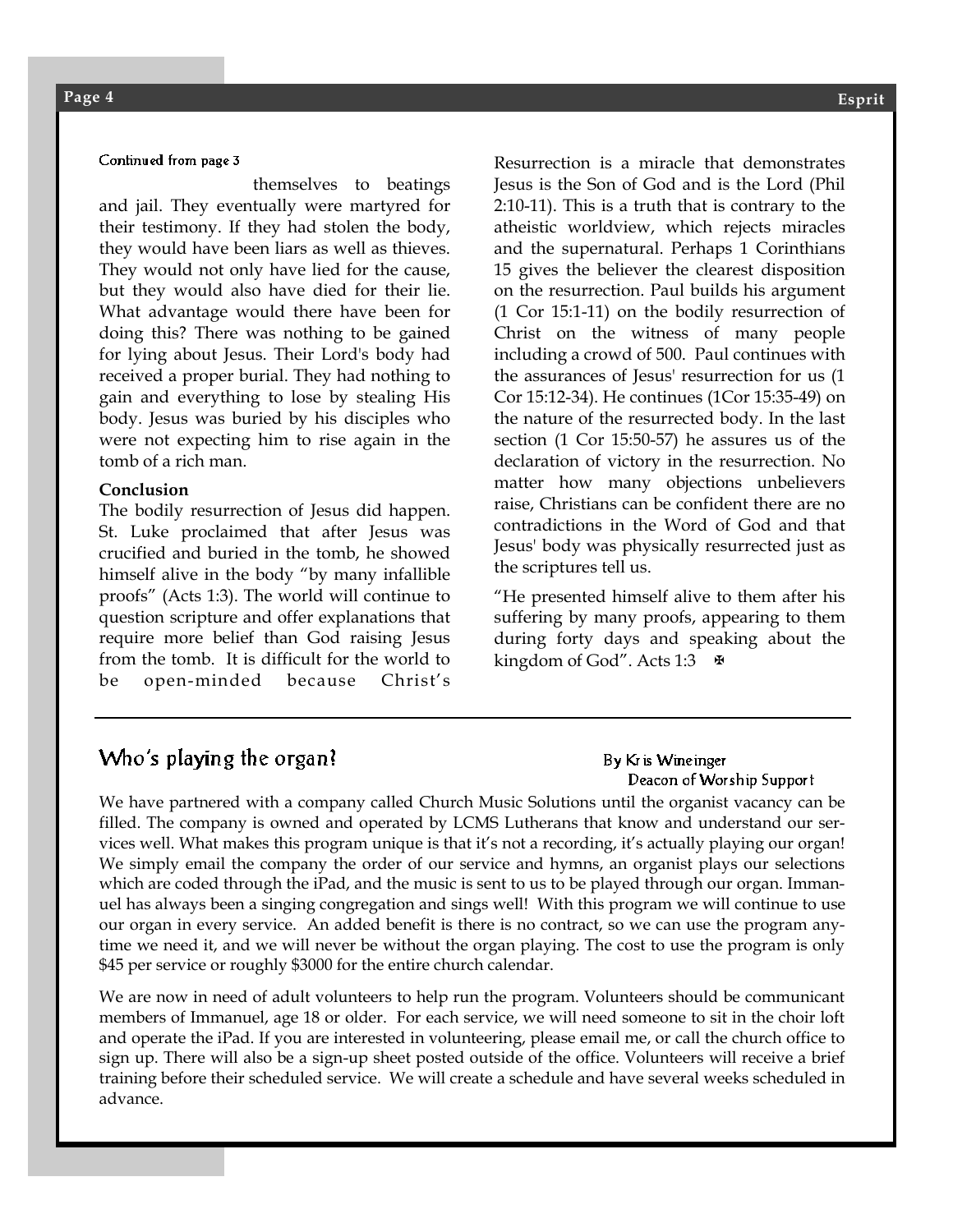#### Meyer's Musings by Philip Meyer **Pastor Emeritus**

As I write these words for the April ES-PRIT the war in Ukraine continues unabated. There were photos of victims in a maternity hospital bombed by the Russians. A woman was being carried out with a crushed pelvis and a detached hip. One columnist says she "was famous for a minute." She died. The savagery in which the Russians are engaged has been called "subhuman" savagery. We hear lots of talk of "humane treatment" of animals. As this writer cited about said, "Nobody talks about rattlesnakes or scorpions behaving in a savage fashion—nobody expects them to be anything other than what they are." They kill without remorse. It's what they do. But it strikes me that the term "sub-human," like "humane," are really wrong. To act in such savage ways is exactly what the Old Adam does. There are some people who expect better, that people will abide by the Law of God and treat their neighbors as themselves. Let's stop using terms like "subhuman" and call these actions what they really are—demonic. This comes from Satan, whom Jesus identifies as a "murderer from the beginning." [John 8.44]. These demonic acts should remind our world that the evil one still prowls around like a roaring lion seeking to devour anyone and anything. [1 Peter 5.8]

Climate change fanatics, few of which profess any belief in a higher being keep shouting that climate change is an "existential threat." In that term is the word "existence," and important word. While bombs are flying in Ukraine and other parts of the globe John Kerry [Climate czar—there's a pun in that term!] claims that the real threat to the

and as recently as February 2022 explain world is not Russian nuclear devices but climate change. Yet studies from 2015, 2021, that global warming has caused increased agricultural yields and that forests and grasslands are growing more than ever. An article by David M. Simon just published states:

A group of eminent scientists, including Richard Linden of MIT and William Hopper of Princeton, wrote in 2017 that "observations [over the last] 25 years, show that warming from increased atmospheric CO2 will be benign."

Again, to cite Genesis 8 after the Flood:

Then Noah built an altar to the Lord and took some of every clean animal and some of every clean bird and offered burnt offerings on the altar. And when the Lord smelled the pleasing aroma, the Lord said in his heart, "I will never again curse the ground because of man, for the intention of man's heart is evil from his youth. Neither will I ever again strike down every living creature as I have done. While the earth remains, seedtime and harvest, cold and heat, summer and winter, day and night, shall not cease." [Genesis 8.20-22]

I once said that every farmer should have that framed and hung in his barn, or maybe living room.

Moral Authority is something we should be asking from those who seek to lead the world. Our Constitution talks about the consent of the governed, but who elected most of those seeking to control our lives? We know who rules; it's

Continued on page 6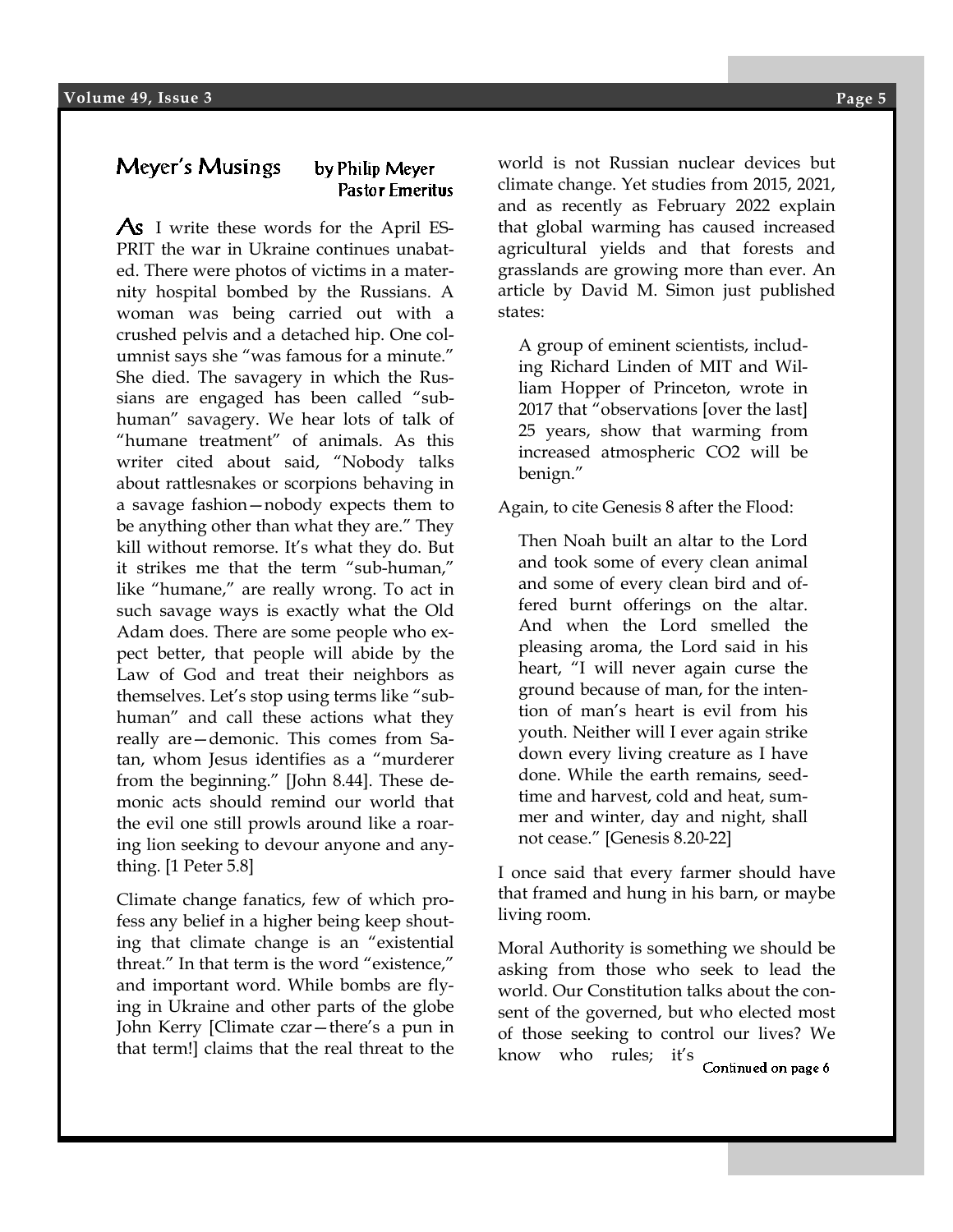#### (Continued from page 5)

those who hold power and this comes from money. Money and power have always gone together as a twist on the term "golden rule" is true: "He who has the gold, rules." Big Tech tells us what we can say and what we cannot say online. We saw churches closed by politicians two years ago. They told us that we must have "virtual services," no in person allowed. Yet, one cannot have the Blessed Sacrament virtually. This has raised a serious issue in our LCMS when our Synod's leaders had to speak against it. One

must receive the elements in the mouth as our Lord Jesus Christ has commanded. Yet, some governors said that they didn't care. They shut down churches and arrested defiant pastors. It happened in Canada and Australia as well. The only moral authority comes from the Author of all authority, God himself. It may very well be that very soon the only rightful place for Christians will be jail. If one thinks this is far-fetched then one has not really learned the history of the 20th century. **₩** 

#### **Financial Update**

#### by John Schulz Deacon of Finance

**Immanuel** had another strong month of receipts in the month of February. Thank you for the continued support of Immanuel. With two strong months to start the year, we are now slightly ahead of where we were at this point last year! Remember that offerings can be given either in person in the offering plate, by mail to the church office, or electronically using the new Vanco mobile app. All offerings of time, talents, and treasure are greatly appreciated.

### Our Website: IELCTH.org

**Our** website is the best way to stay up-to-date with Immanuel news as we share our regular weekly and monthly correspondence and special events on-line! Visit the website for announcements and information about upcoming events, Divine Service, the church year, catechesis, and the *Parish News* which is published weekly. Share the website with your family, friends, neighbors, and coworkers as a way to spread the word about our confession of faith and activities at Immanuel.

#### Immanuel's Google Calendar

**View** the church calendar on our website. At the top of the page, go to "Events." Click on the "click here" link to add the calendar to your own Google calendar to stay up-to-date on events at Immanuel.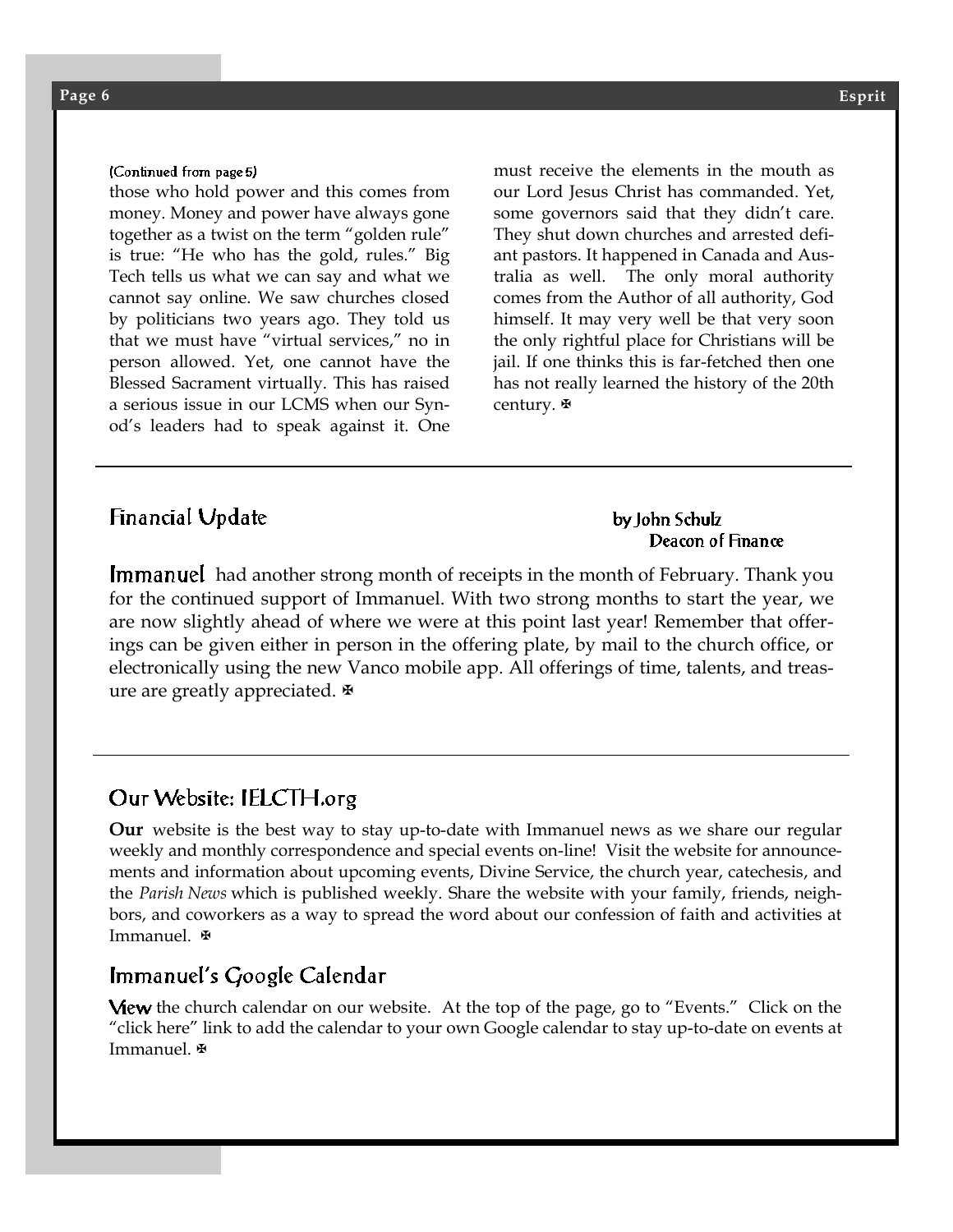# **A Sweet Baby Boy is UNDER CONSTRUCTION!**

We're gathering the crew to celebrate before the baby is due!



Ladies of Immanuel are invited to a Baby Shower & Luncheon in honor of Chelsea Ofsansky on Sunday, April 24th following Divine Service.

*Watch for more information and to make your reservation to attend on upcoming bulletin inserts.*



## **YPI** Spaghetti Dinner

**Our** annual Spaghetti Dinner was a great success! It was attended by many in our congregation and was enjoyed by all. The purpose of this fundraiser was to raise money for our Young People of Immanuel's Higher Things trip this summer. Thanks to everyone who helped and also to all who came out to support our YPI!